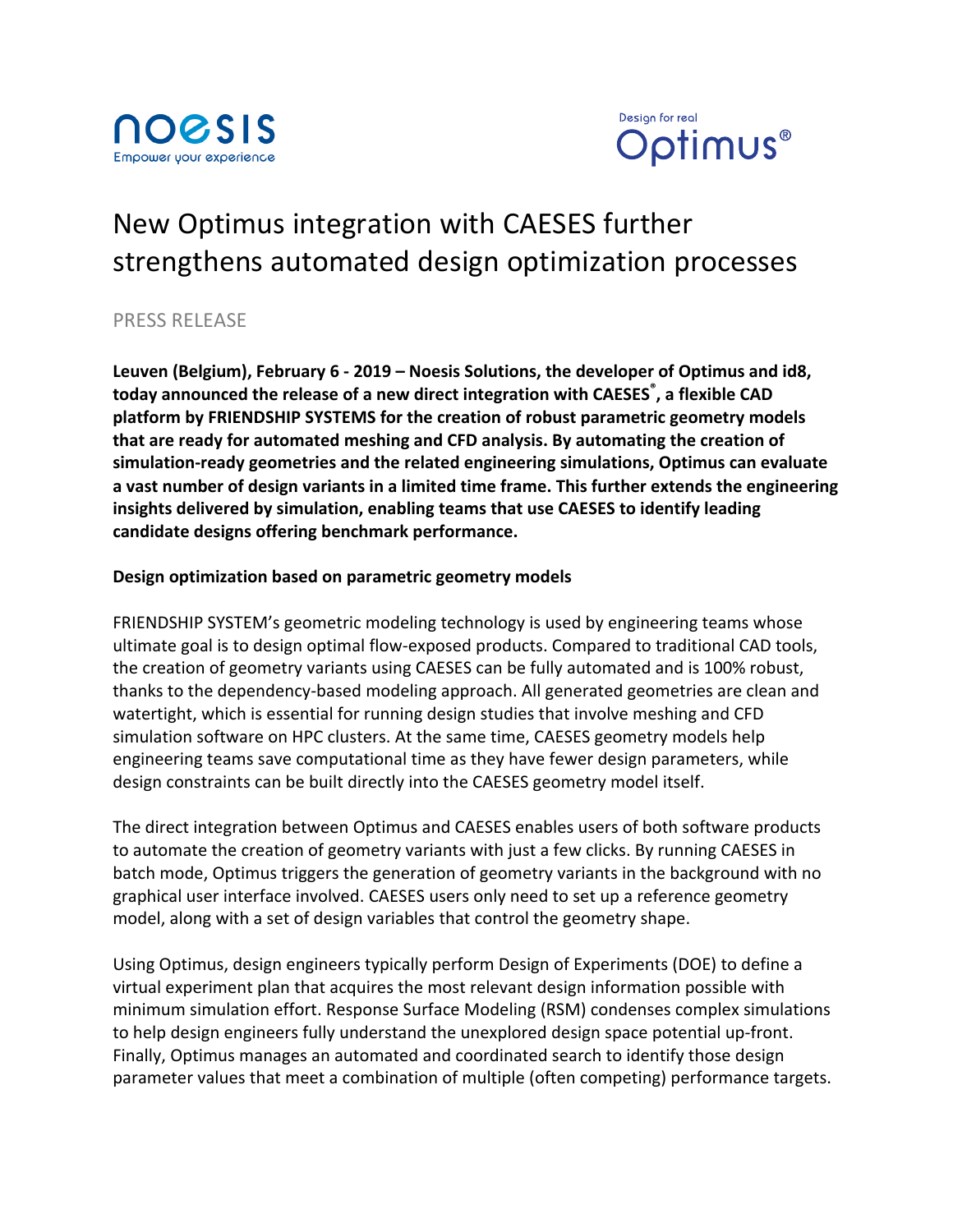Throughout the process, Optimus consistently takes into account design constraints imposed by manufacturing realities and stringent regulatory and standardization requirements.

#### **Identifying the best product design in the shortest time possible**

"Optimus is known for capturing and automating simulation workflows without any programming skills. The new direct integration with CAESES makes it easier for Optimus users to parameterize any virtual design model and automate the execution of the entire simulation process, including the creation of robust geometry models" said Naji El Masri, Noesis Solutions CEO. "This proven process frees engineers from repetitive tasks, enabling them to identify better performing designs much faster than through conventional methods. It strengthens manufacturers' competitive edge by delivering the best product design in the shortest time possible while saving tremendously on engineering, manufacturing and material cost."

"With these new CAESES integration capabilities in Optimus, our joint users can immediately benefit from both solutions without scripting a single line. All the parameters from a CAESES model are directly accessible in the Optimus GUI, and can be controlled for running large design studies with parametric CAESES models. It's amazing how easy this works, and hence will attract more engineers to introduce formal shape optimization workflows." said Dr. Stefan Harries, the CEO from FRIENDSHIP SYSTEMS.

#### **About FRIENDSHIP SYSTEMS**

FRIENDSHIP SYSTEMS is a German software company with its core team based in Potsdam, Germany. FRIENDSHIP SYSTEMS develops CAESES<sup>®</sup>, a flexible CAD platform for the creation of simulation-ready geometries. CAESES targets CFD simulation engineers and anyone who is interested in intelligent surface design for automated design explorations and shape optimization.

With many years of experience in the field of flow-related shape optimization and its proven CAESES<sup>®</sup> software platform, FRIENDSHIP SYSTEMS provides solutions for virtually every problem and bottleneck that customers might encounter when setting up flow-related design studies.

## **About Noesis Solutions**

Noesis Solutions is an engineering innovation partner to manufacturers in engineering-intense industries. Specialized in solutions that enable **Objectives Driven Draft-to-Craft Engineering** processes, its software products and services help customers adopt a targeted development strategy that resolves their toughest multi-disciplinary engineering challenges.

This **Engineer by Objectives** strategy entails an automated approach that streamlines engineering processes to manage the growing complexity of today's engineering challenges efficiently. In addition, interactive design space visualization allows engineering teams to make